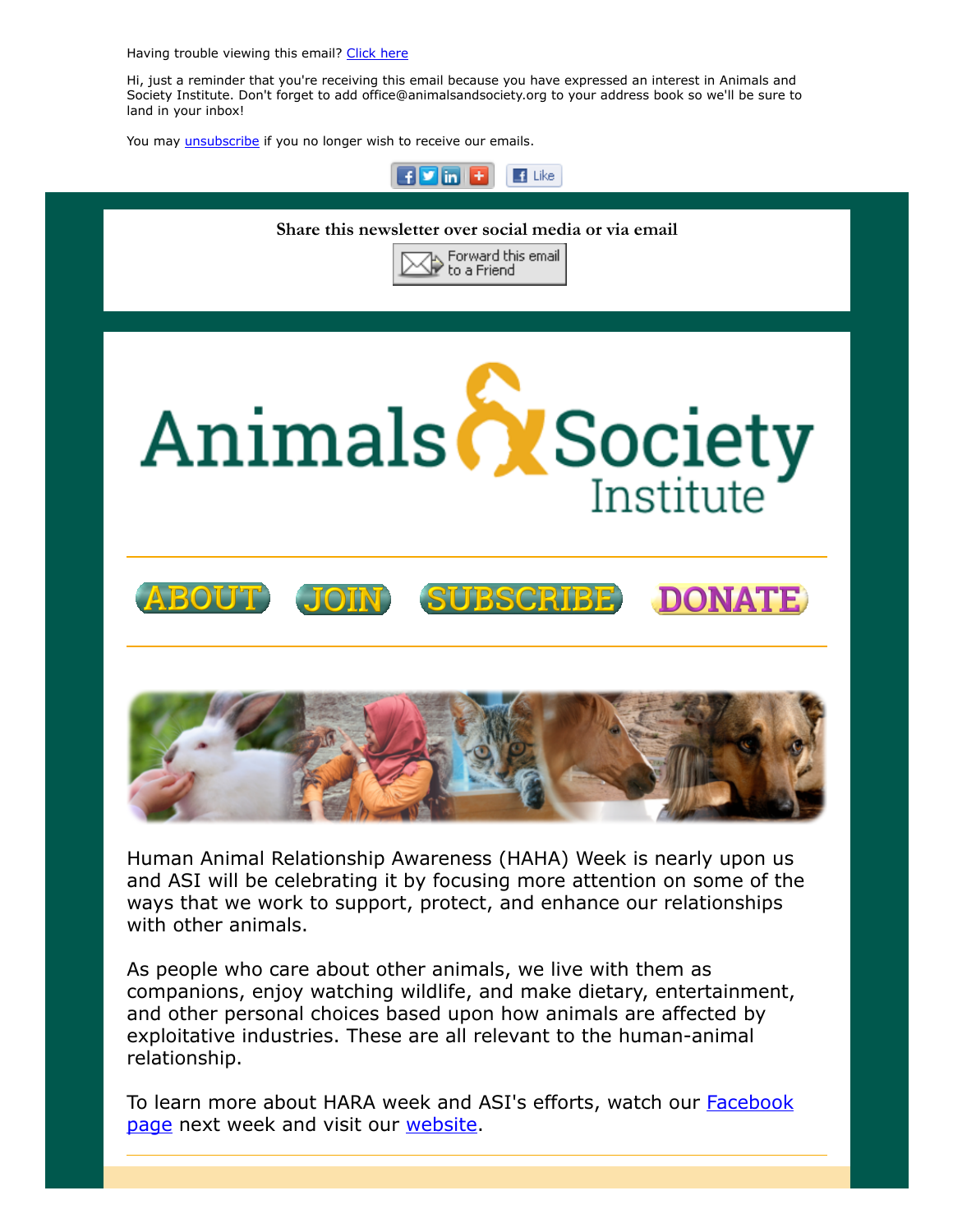## HAP Corner

We are thrilled that ASI's diversion program for animal abuse offenders kicked off in Syracuse on October 23 with 16 participants. The 16-week program is the first of its kind in the country and offers prosecutors and judges an alternative for holding offenders



accountable and reducing the likelihood of future offending. We are working to get it adopted in jurisdictions nationwide. This innovative [program was featured on all of the major media outlets in Syracuse; read](http://spectrumlocalnews.com/nys/central-ny/news/2017/10/25/cny-animal-cruelty-task-force-rolls-out-jail-diversion-program-for-offenders) more here.

## HAS Corner



ASI has two exciting announcements to share. Our program director, and editor of "Mourning Animals", Margo DeMello, visited the University of Wisconsin-Madison in early October, and gave a talk sponsored by the Center for Culture, History and the Environment entitled "Sorry for your loss: how we grieve--and do not grieve--animal death." While there, she met with a number of faculty and students, and learned that a new human-animal studies program is in the works, and will be unveiled soon. Also in the works: a new HAS major

is about to be unveiled at Eckerd College in Florida!

In other HAS news, our two most recent awardees for the International Development Project are moving along. Our 2015 awardee, the University of Athens, has seen its program proposal get passed by the academic senate of the two universities with which it will be partnering (Panteion University and National Technological University of Athens), and expect to see the program very soon. Our 2016 awardee, the Tata Institute in Mumbai, India, has also just had its program approved and it will begin in the coming academic year. It is a good time to develop a new HAS program!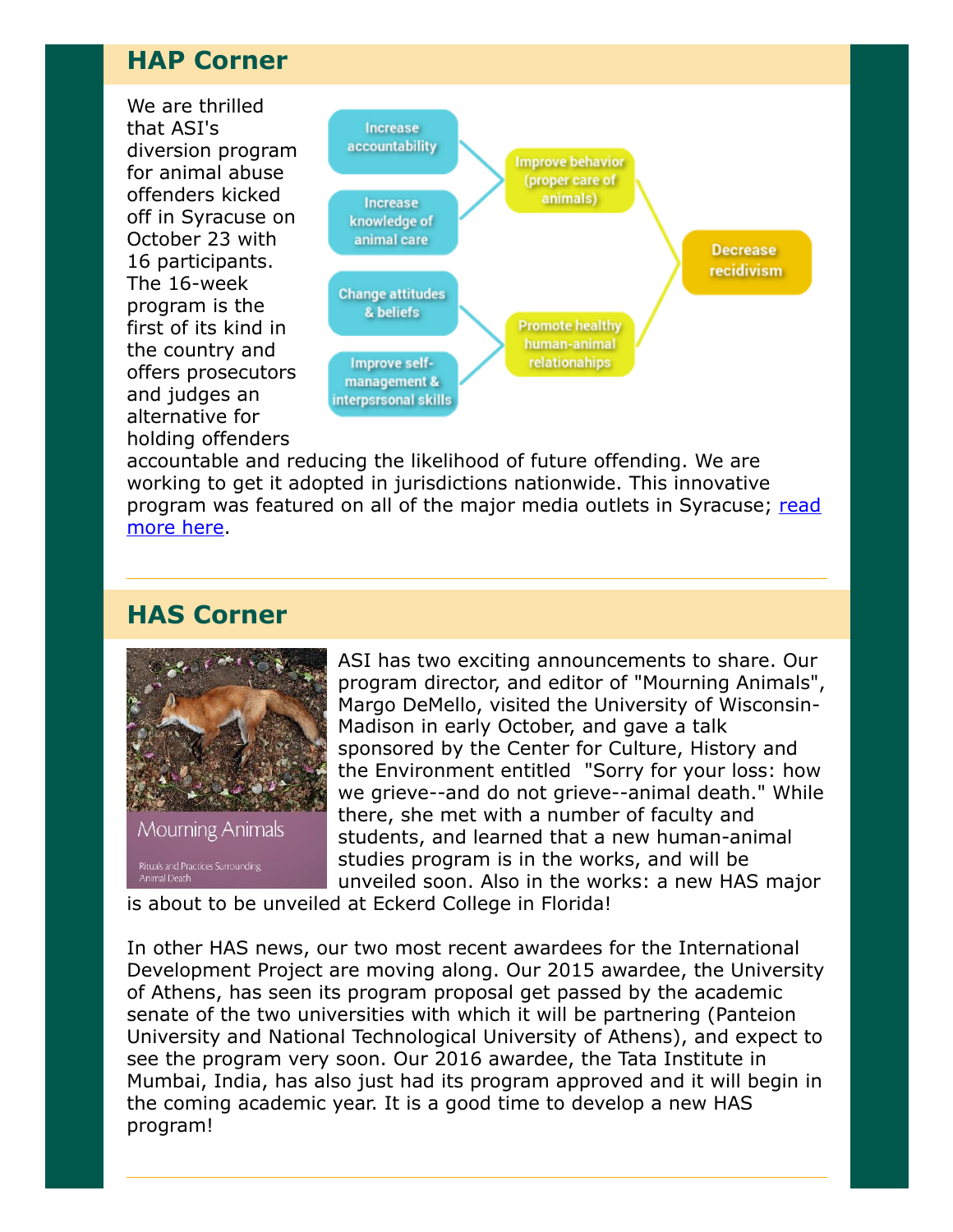## Volunteer Spotlight

Melanie Gill is in her last year of grad school at Eastern Michigan University where she is pursuing her Masters of Public Administration degree, with a concentration in Nonprofit Management. Last month she married her college sweetheart, whom she met during her undergraduate years at Michigan State University. Prior to interning for ASI, Melanie worked as a teacher in an early childhood education center located in Ann Arbor, but her true passion has always been service to her community. She has previously volunteered with Operation: Military Kids (a 4-H program dedicated to supporting children of suddenly



military families during times of deployment) and managed the community outreach program for a big-box retail store. Melanie was drawn to the ASI internship because of her lifelong love of animals, and the opportunity to learn from the day-to-day operations of the organization. In her spare time she enjoys hiking, watching Spartan football, gardening, trying new vegan recipes, and cuddling with her cats Reese and Rogue. We're grateful for Melanie's help over the past semester and will be sorry to see her go.



Student Animals and Society Institute (SASI) chapters are student groups-either undergraduate, graduate, or both-that are affiliated with the ASI and share its mission of helping animals by promoting human-animal studies in colleges and universities. Students from the University of Michigan (Ann Arbor) SASI group recently visited Leuk's Landing, a sanctuary for feline leukemia + cats. We've got more adorable photos on our [facebook page](https://www.facebook.com/pg/AnimalsandSocietyInstitute/photos/?tab=album&album_id=10155917595933628). You can learn more about SASI chapters on our [website](https://www.animalsandsociety.org/human-animal-studies/sasis/).



## #GI<sup>\</sup>ING **TUESDAY**

November 28th is #GivingTuesday! To celebrate, ASI is participating in a matching campaign on Facebook. Each dollar that you and your friends donate to ASI via our [Facebook page](https://www.facebook.com/AnimalsandSocietyInstitute/) on #GivingTuesday will be

matched by Facebook and the Bill & Melinda Gates Foundation, and Facebook is waiving fees for donations. This is an opportunity to make the most of your donor dollars and we're asking for your help. Please Like Us on **Facebook**, invite your [Facebook](https://www.facebook.com/AnimalsandSocietyInstitute/) friends to Like our page, and help us